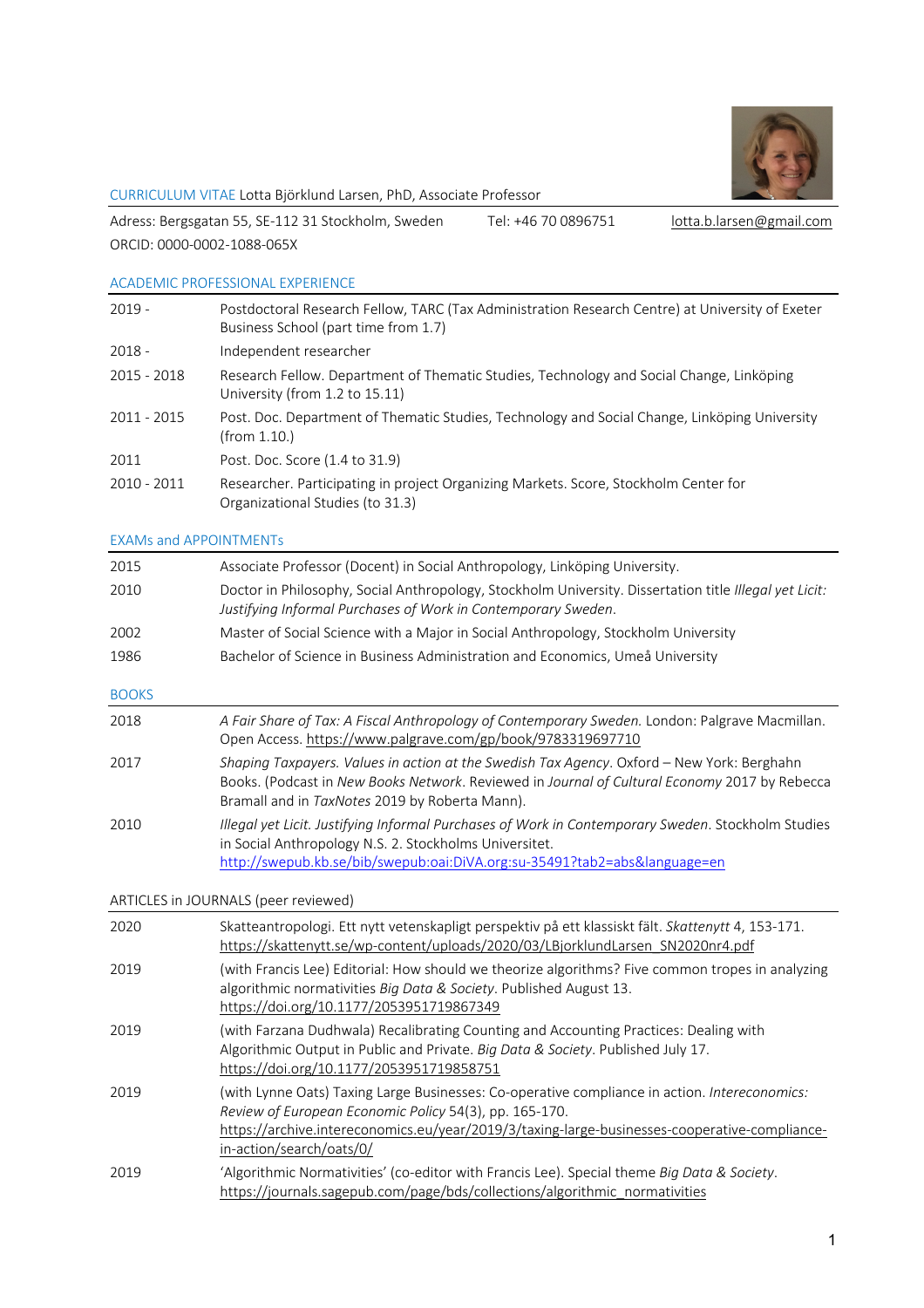| 2019 | What tax morale? A moral anthropological stance on a Swedish Cooperative Compliance initiative.<br>JOTA - Journal of Tax Administration. Vol 5(1).<br>http://jota.website/index.php/JoTA/article/view/217 |
|------|-----------------------------------------------------------------------------------------------------------------------------------------------------------------------------------------------------------|
| 2019 | Samverkan, dialog eller vad? En jämförande analys av "co-operative compliance" inspirerade<br>program i Danmark, Finland, Norge och Sverige. Skattenytt 1-2, pp. 48-67                                    |
| 2017 | (with Ulf Johannesson and Karin Thoresson) A thrice-told tale: A collaboration between the<br>Swedish Tax Agency and Academia. JOTA - Journal of Tax Administration. Vol 3(1).                            |
| 2017 | Mind the (tax) gap: An ethnography of a number. Journal of Cultural Economy. Vol 10(5), pp. 419-<br>433.                                                                                                  |
| 2015 | 'Common sense' at the Swedish Tax Agency. Transactional boundaries separating taxable and tax-<br>free income. Critical Perspectives on Accounting. Vol 31, September 2015, pp. 75-89.                    |
| 2013 | Molding knowledge into a legal complex. A para-ethnography at the Swedish Tax Agency. Journal<br>of Business Anthropology. Vol 2(2), pp. 209-231.                                                         |
| 2013 | The making of a 'good deal'. Dealing with conflicting and complementary values when getting the<br>car repaired informally in Sweden. Journal of Cultural Economy. Vol 6(4), pp. 419-433.                 |
| 2013 | Buy or Barter. Illegal yet licit purchases of work in contemporary Sweden. Focaal. Journal of Global<br>and Historical Anthropology Vol. 66, pp. 75-87.                                                   |
| 2012 | Cleaning (in) the Swedish Black Market. Anthropology in Action. Vol 19(1), pp. 8-21.                                                                                                                      |
| 2006 | Svart arbete, vitt arbete eller hur lite skit i hörnen blev ett rent helvete. Tidskriftet antropologi. Vol.<br>52 'Arbejde', pp. 39-58.                                                                   |

# ARTICLES in EDITED BOOKS

| 2018 | SWEDEN: Failure of a Cooperative Compliance Project? In Emer Mulligan & Lynne Oats (eds.)<br>Contemporary Issues in Tax Research: Volume 3. Birmingham: Fiscal Publications.                           |
|------|--------------------------------------------------------------------------------------------------------------------------------------------------------------------------------------------------------|
| 2014 | När svarta köp blir grå. In Jenny Björkman, Björn Fjaestad & Susanna Alexius (eds.) Alla dessa<br>marknader. RJ:s årsbok 2014/2015. Göteborg: Makadam förlag, pp. 87-96.                               |
| 2011 | Svarta tjänster - att ge, få och ge igen. In Jacobsson, Kerstin ed. Känslan för det allmänna.<br>Medborgarnas relation till staten och varandra. Umeå: Borea, pp. 237-266.                             |
| 2005 | Om städning. Hur svart blir vitt. In Sjöstrand, Glenn ed. Fiffelsverige : sociologiska perspektiv på<br>skandaler och fusk. Stockholm: Liber, pp 48-65.                                                |
| 2003 | Robin Hood och rättvisan: om småfiffel i det moderna samhället. In Garsten, Christina & Kerstin<br>Sundman eds. Moderna människor. Antropologiska perspektiv på samtiden. Malmö: Liber, pp. 19-<br>38. |

## OTHER PUBLICATIONS

| 2019 | (with Rubina Arakelyan, Teimuraz Gogsadze, Mariam Katsadze, Sophiko Skhirtladze and Nino<br>Muench). The Georgian Tax Lottery of 2012. A Multi-Methodological Assessment. ISET Working<br>Paper 09-19.                                                                      |
|------|-----------------------------------------------------------------------------------------------------------------------------------------------------------------------------------------------------------------------------------------------------------------------------|
| 2019 | (with John d'Attoma and Lynne Oats). Response to the OECD's Public Consultation Document<br>What is Driving Tax Morale.                                                                                                                                                     |
| 2019 | (with Lynne Oats). FairTax Policy Brief: Large Businesses: Co-operative compliance in action.                                                                                                                                                                               |
| 2018 | (with Karen Boll, Benedicte Brøgger, Jaana Kettunen, Tuulia Potka-Soinen, Jukka Pellinen, Mette<br>Brehm Johansen and Kiran Aziz). Nordic Experiences of Co-Operative Compliance Programmes:<br>Comparisons and Recommendations. FairTax Working Paper Series 20 pp. 1-135. |
| 2016 | SWEDEN: Failure of a Cooperative Compliance Project? FairTax Working Paper Series 07 pp. 1-51.                                                                                                                                                                              |
| 2015 | Review of 'Ekonomisk sociologi: En introduktion', Reza Azarian, Adel Daoud & Bengt Larsson (eds.).<br>Stockholm: Liber, 2014. Sociologisk forskning, 52 (2) pp. 183-185.                                                                                                    |
| 2014 | Workshop: The Fiscal State and Social Citizenship II. 13-14.3.2014, Vadstena. With Åsa<br>Gunnarsson. Skattenytt Vol. 64 (7-8) pp. 587-589.                                                                                                                                 |
| 2014 | Skatteverkets analyshandbok. Solna: Skatteverket.                                                                                                                                                                                                                           |
| 2012 | En antropolog tar sig an skattefrågor (http://www.rj.se/svenska/1297).                                                                                                                                                                                                      |
| 2011 | Svart arbete and Informal Economy: Fiscal Anthropologist Lotta Björklund Larsen. Interview by Rita<br>Khanduri. Anthropology News, Vol. 52 (7) pp. 36-39.                                                                                                                   |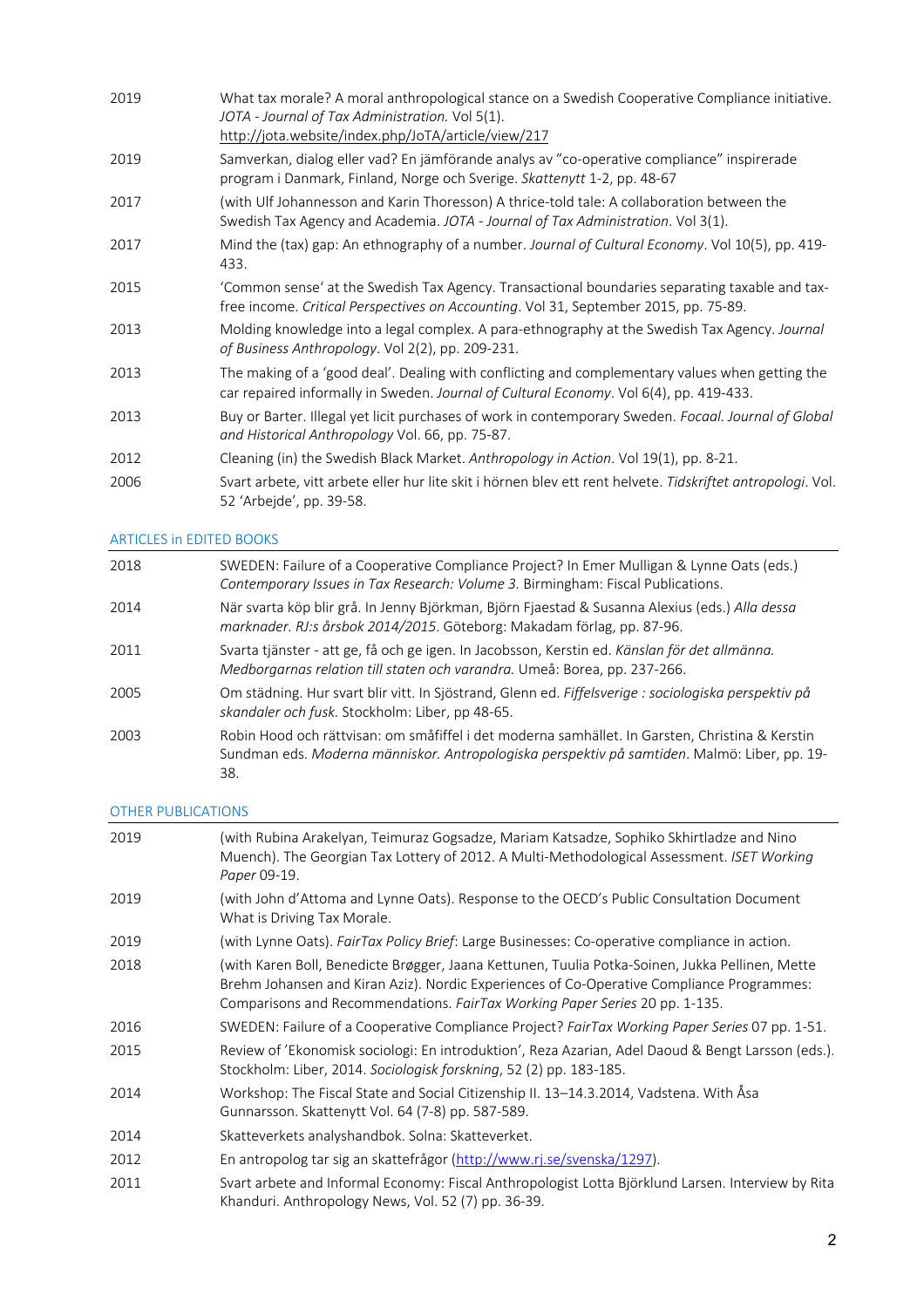2010 Svarta köp och vita samveten. Gaudeamus 4/2010, årgång 86. 2009 Black Work: Justifying Illegal Purchases of Services in Contemporary Sweden. economic sociology the european electronic newsletter Vol. 10:3.

#### ACADEMIC AWARDS and GRANTS

| 2019 | Riksbankens Jubileumsfond Network initiation grant. Becoming Taxpayers: Establishing the<br>Anthropology of Tax. In collaboration with Nicolette Makovicky, Oxford School of Global and Area<br>Studies. 335.000 SEK.        |
|------|------------------------------------------------------------------------------------------------------------------------------------------------------------------------------------------------------------------------------|
| 2018 | Swedish Institute. Tax Compliance in Georgia. A research collaboration with ISET-PI. 50.500 SEK.                                                                                                                             |
| 2017 | Riksbankens Jubileumsfond Open Access Grant for publication of A Fair Share of Tax: A Fiscal<br>Anthropology of Contemporary Sweden. 83.000 SEK.                                                                             |
|      | Vitterhetsakademien. Travel grant for participating in AAA and Workshop at IRS. 16.000 SEK.                                                                                                                                  |
| 2016 | Riksbankens Jubileumsfond. Summerschool organisation grant The Social Meaning of Algorithms in<br>collaboration with Francis Lee, Linköping University. 235.000 SEK                                                          |
| 2014 | Horizon2020. FairTax: Revisioning the 'Fiscal EU': Fair, Sustainable, and Coordinated Tax and Social<br>Policies. Pl Åsa Gunnarsson, Umeå University. Coordinator of WP6, participant. 454.000 EUR                           |
| 2014 | Riksbankens Jubileumsfond. Network initiation grant Algorithms as Devices of Power and<br>Valuation. In collaboration with Francis Lee, Linköping University. 450.000 SEK                                                    |
| 2013 | Riksbankens Jubileumsfond, 516,000 SEK                                                                                                                                                                                       |
| 2012 | Riksbankens Jubileumsfond. Network initiation grant The Fiscal State and Social Citizenship -<br>Theorizing taxation from socio-cultural perspectives. In collaboration with Åsa Gunnarsson, Umeå<br>University. 300.000 SEK |
| 2011 | Riksbankens Jubileumsfond. The Swedish Tax Dynamics. Values and Practices at The Swedish Tax<br>Agency and the Economization of Society. 2.700.000 SEK                                                                       |
| 2010 | Henrik Granholms stiftelse, Visiting Scholarship Grant for stay at Department of Anthropology<br>CUNY, NY                                                                                                                    |
| 2007 | Rhodins Donationsstipendium                                                                                                                                                                                                  |
| 2007 | Stiftelsen Helge Ax:son Johnson Grant                                                                                                                                                                                        |
| 2006 | Stiftelsen Helge Ax:son Johnson Grant                                                                                                                                                                                        |
| 2005 | Stiftelsen Helge Ax:son Johnson Grant                                                                                                                                                                                        |
| 2004 | Stiftelsen Helge Ax:son Johnson Grant                                                                                                                                                                                        |
| 2004 | Department of Social Anthropology, Travel Grant for Fieldwork                                                                                                                                                                |
| 2003 | Rhodins Donationsstipendium                                                                                                                                                                                                  |
|      | CONFERENCES and PRESENTATIONS (selection)                                                                                                                                                                                    |
| 2019 | "Becoming Taxpayers: Establishing the Anthropology of Tax". Workshop co-organized with<br>Nicolette Makovicky, Oxford School of Global and Area Studies. Stockholm, 27-30.10                                                 |
|      | A FAIR SHARE OF TAX. A Fiscal Anthropology of Contemporary Sweden. Invited presentation at at<br>Institute of Social Anthropology, Bern. 8.10                                                                                |
|      | Panel "Ambivalent Solidarities and Fiscal Reciprocities" (co-organized with Chris Hann) at IUEAS.<br>Poznan, 27-31.8                                                                                                         |

Game of Tax. The peculiar relations between citizens and state in Georgia viewed through an invoice lottery (with Nino Muench). Presentation at panel "Ambivalent Solidarities and Fiscal Reciprocities" at IUEAS. Poznan, 27-31.8

UNCOOPERATIVE COMPLIANCE The Swedish example of a (failing) cooperative compliance project. Seminar held at FGV. Sao Paolo, 24.5

The case of a snowplough. Enlarging the knowledge paradigm about taxpayers willingness to Comply. Presentation in CBS-NuCEC Workshop "Do ethnographers make markets? Social studies of markets and the problem of intervention and collaboration". Rio de Janeiro, 21-22.5

LEGITIMACY, FAIRNESS AND THE LIMITS OF TRANSPARENCY. Ethnographic Insights from a Tax Administration at Work. Nordic Agenda, Workshop on trust and compliance. Bergen, 15.5.

The Swedish Tax Agency: A Success Story. Presentation at research seminar. ISET-PI, Tbilisi. 24.4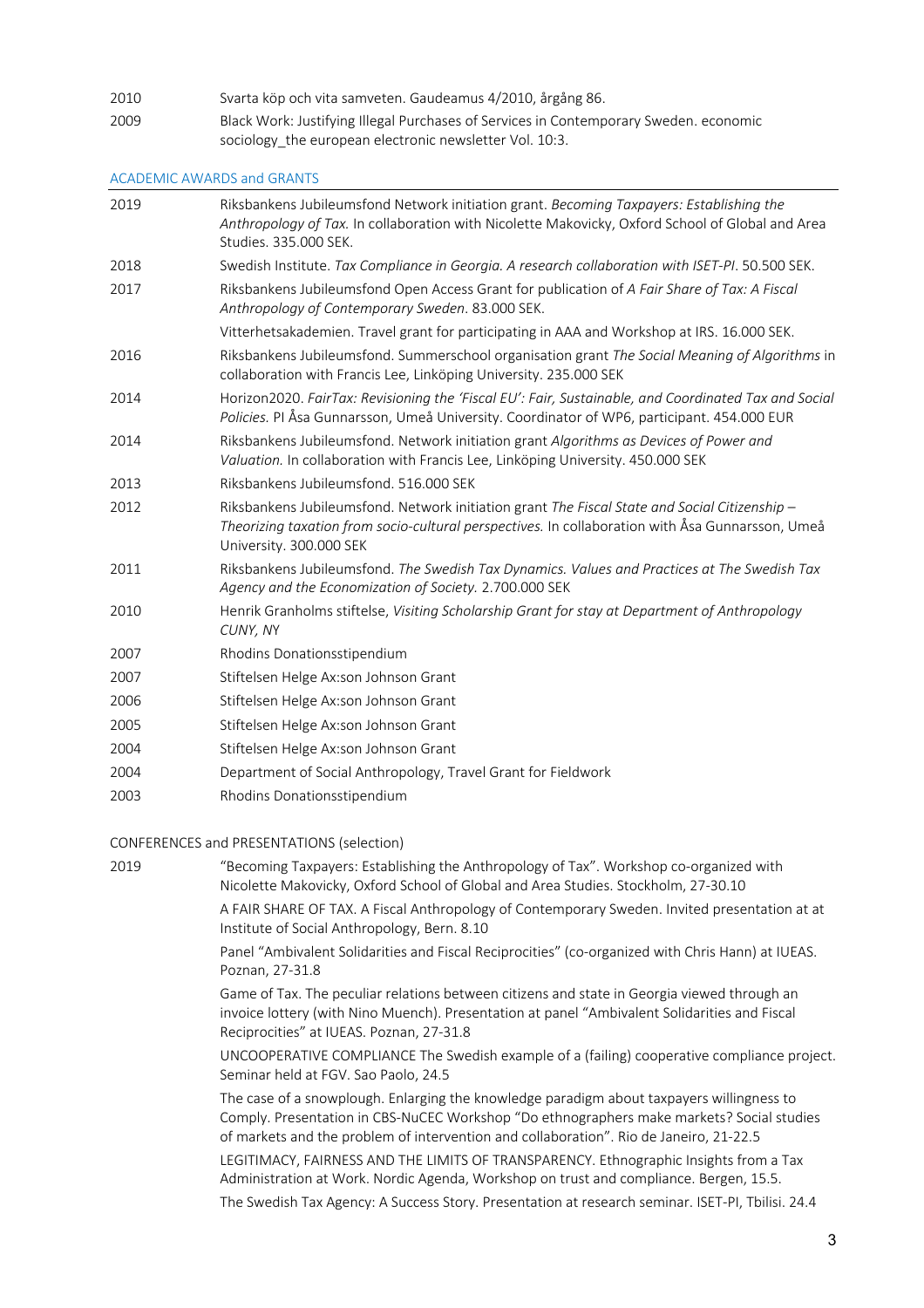State of the art—tax compliance. Insights from qualitative studies around the world. Presentation at research seminar. ISET-PI, Tbilisi. 26.3

2018 Methodology: How to compare Nordic Co-operative Compliance Programmes? Presentation in dissemination seminar "Stuck in the past or on the way to new practices? The future of Cooperative Compliance". Mission of Norway to the EU. Brussels, 7.11.

> Mind the (Tax) Gap. An Ethnography of a Number. Paper presented CESIFO - ECONOMIC STUDIES CONFERENCE: New Perspectives on Tax Administration Research, Munich. 2-3.11.

Fair Taxation. Controllability vs. Communicability at the Swedish Tax Agency. Presentation in panel "Renegotiating the Social Contract: Ethnographic Explorations of the Contemporary Welfare State" organized by Knut Myhre (University of Oslo) and Douglas Holmes (Binghamton University), at the European Association for Social Anthropology Conference, Stockholm. 14-17.8.

Author Meets Critics session Shaping Taxpayers. Values in Action at the Swedish Tax Agency. Organized by Sigrid Quack. Critics: Margarita Gelepithis; London School of Economics; Terence Halliday, American Bar Foundation; Christine Musselin,Sciences Po - CNRS; Leonard Seabrooke, Copenhagen Business School. SASE, Society for the Advancement of Socio-Economics. Kyoto, 23- 25.6.

LEGITIMACY, FAIRNESS AND THE LIMITS OF TRANSPARENCY. Ethnographic Insights from a Tax Administration at Work. Invitation as guest speaker to EU Member States' Heads of Tax Administration Meeting 'Looking towards 2025'. Thessaloniki, 13-14.6.

Why Ethnography? Taking taxpayers seriously. Invited presentation in opening panel "Perspectives on Taxpayer Rights: A Multidisciplinary Approach to Good Governance and Legal Remedies" at 3rd International Conference on Taxpayer Rights. Convened by the National Taxpayer Advocate, Internal Revenue Service, United States and hosted by the IBFD. Amsterdam, 3-4.5

Striving for legitimacy. The Swedish fiscal system in practice. Tax Administration Research Centre's 6th Annual Conference, Exeter 23-24.4.

Taxation through the eyes of an Anthropologist. Paper presented at Plenary Panel Session "Tax Scholarship in Europe: Multidisciplinary, Interdisciplinary and Critical Perspectives" at American Taxation Association Mid-Year Meeting. New Orleans. 16.2.2018

2017 Panel "Measuring and mattering (fair and sustainable) taxation" (co-organized with Benedicte Brøgger) at the Annual Meeting of the American Anthropological Association, Washington DC. 3.12

> MIND THE (TAX) GAP. An Ethnography of a Number. Paper presented at panel "Measuring and mattering (fair and sustainable) taxation" at the Annual Meeting of the American Anthropological Association, Washington DC. 3.12

Striving for Legitimacy. Ethnography at the Swedish Tax Agency. Paper presented at "An International Perspective on Tax Administration and Tax Compliance" at the inaugural National Tax Payer Conversation Series. IRS, Washington DC. 1.12

The limits of transparency. The Swedish fiscal system in practice. Invited presentation at Workshop: "Transparency and fiscal engagement: towards a shared fiscal morality". Public Administration School of Catalonia, the Tax Agency of Catalonia and the Autonomous University of Barcelona. 23.10

A fiscal anthropology in Sweden? Why, how and for whom? Invited presentation at Department of Social Anthropology, University of Oslo. 11.10.

Legitimate Taxation. Values in Action at the Swedish Tax Agency. Invited presentation at Workshop: Taxation, Inequality & Reciprocity. EHESS, Paris. 29.9

Shaping Taxpayers. Values in Action at the Swedish Tax Agency. Invited presentation at Score (Stockholm centre for organizational research). 21.1

"Law, Techno-Science & Society: Research at the Intersection of STS & Socio-legal Studies". Roundtable participant. Law & Society Associations Annual Meeting, Mexico City. 20.6.

Uncooperative Compliance: The Swedish example of a failing cooperative

compliance project. Presentation at Law, Society, and Taxation Panels (CRN 31). Law & Society Association Annual Meeting, Mexico City. 20.6

FairTax Workshop "Co-operative Compliance in Retrospect and Prospect". Organizer with Lynne Oats and Emer Mulligan, Council Chamber, Broadway House, London. 22.5.

SWEDEN: A failure of a Cooperative Compliance project? Invited presentation at Workshop: New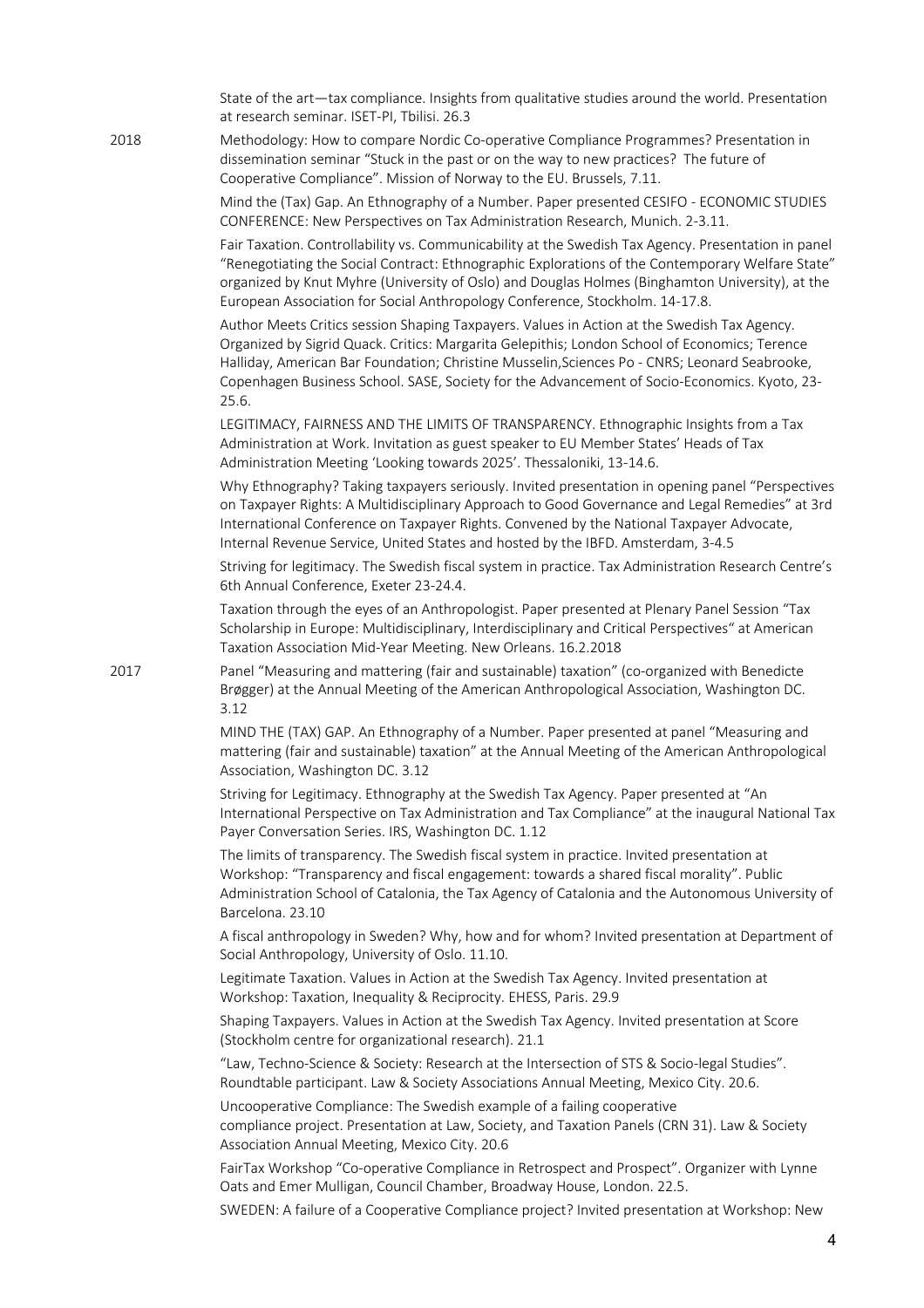|      | Friendly Networking Administrative Approach at the Tax Agency. Stockholm Centre for<br>Commercial Law, Stockholm University. 17.3                                                                                                                                                                                                                                                                                       |
|------|-------------------------------------------------------------------------------------------------------------------------------------------------------------------------------------------------------------------------------------------------------------------------------------------------------------------------------------------------------------------------------------------------------------------------|
|      | Shaping Taxpayers. Controllability vs. Communicability at the Swedish Tax Agency. Invited<br>presentation at 2 <sup>nd</sup> International Conference on Taxpayer Rights. Convened by the National<br>Taxpayer Advocate, Internal Revenue Service, United States and hosted by the Institute for<br>Austrian and International Tax Law at WU (Vienna University of Economics and Business), Vienna,<br>Austria 13-14.3. |
|      | What tax morale? A moral anthropological stance on a Swedish Cooperative compliance project.<br>Presentation at "Fair and Sustainable Taxation" (special session of the conference Enterprise and<br>Competitive Environment, Mendel University). Brno, 9-10.3.                                                                                                                                                         |
|      | Approaching algorithms: theories, methods, issues. Organizer. International workshop II for The<br>Algorithm Studies Network at Sandhamn 22-24.2.                                                                                                                                                                                                                                                                       |
| 2016 | "Workshop on multidisciplinary approaches". Organizer. Internal FairTax Workshop: Milestone 3<br>Czech Liaison Office for Research, Brussels 26.10.                                                                                                                                                                                                                                                                     |
|      | "Fair and Sustainable Taxation in the EU". Organizer. Open popular scientific seminar at the The<br>Swedish Permanent Representation, Brussels 25.10.                                                                                                                                                                                                                                                                   |
|      | SWEDEN: A failure of a Cooperative Compliance project? Presentation at Tax Research Network<br>Conference, Roehampton. 1-2.9.                                                                                                                                                                                                                                                                                           |
|      | Taxing Markets or Making Markets for Taxes? A historical account of the illegalization of landsköp<br>and the introduction of lilla tullen in Sweden. 4th Interdisciplinary Market Studies Workshop:<br>(Im)Possible markets: Putting market studies to work. School of Management, University of St<br>Andrews. 8-10.6.                                                                                                |
|      | Mind the Tax Gap. An Ethnography of a Number. Presentation in Panel "Anthropology of the non-<br>human" at the Annual Meeting of the Swedish Anthropological Associations, Göteborg. 21-23.4.                                                                                                                                                                                                                           |
|      | Assessing Co-operative Compliance projects in 4 African countries. Presentation at<br>Co-operative Compliance Breaking the Barriers conference, GTPC-Global Tax Policy Centre WU,<br>Vienna 14-15.4.                                                                                                                                                                                                                    |
|      | Co-Producing Tax Compliance: Tax Agency Mobilization of Taxpayers, Businesses, and Third<br>Parties. Deliverable 6.3 in FairTax. Workshop with Nordic tax agencies. Verohallinto, Helsinki 16.3.                                                                                                                                                                                                                        |
| 2015 | The taxman cometh and Swedes seemingly comply. Paper presentation in panel "Law and<br>Society Meet STS". Society for Social Studies of Science. Denver, Colorado. 11-14.11                                                                                                                                                                                                                                             |
|      | ARITHMUS Method Workshop: Tracing Algorithmic Practices. Invited presentation. Goldsmiths,<br>London. 2-3.11                                                                                                                                                                                                                                                                                                            |
|      | Mind the Tax Gap. Devising and using the Swedish tax gap measurement. Paper presentation at<br>EGOS 2015, subtheme 25: Devising Markets and Other Valuation Sites, Athens 1-4.7.                                                                                                                                                                                                                                        |
|      | 'Common sense' at the Swedish Tax Agency. Transactional boundaries separating taxable and tax-<br>free income. Invited presentation at Jyväskylä University School of Business and Economics. 25.5.                                                                                                                                                                                                                     |
|      | "Algorithms in Practice: Devices of Power and Valuation" Organizer. International workshop I for<br>The Algorithm Studies Network at Smådalarö Gård 10-12.5                                                                                                                                                                                                                                                             |
|      | "Viljan att göra rätt"? Moralisk antropologi på Skatteverket. Presentation in Panel "Moraliska<br>värderingar: Värdera moraliskt?" co-organized with Johan Nilsson, Linköping University at the<br>Annual Meeting of the Swedish Anthropological Associations, Lund. 17-19.4.                                                                                                                                           |
|      | Cash is king – no more. What does the decreasing circulation and usage of cash in contemporary<br>Sweden mean for our/Swedes perception of money? Presentation at workshop "Everyday Market<br>Lives" at the University of Warwick. 13.2.                                                                                                                                                                               |
| 2014 | What is happening at the Swedish Tax Agency? Invited presentation at Seminar serie on<br>interpretative methods. B.I. - The Norwegian Business School, Oslo. 19.11                                                                                                                                                                                                                                                      |
|      | Co-Producing Compliance. Tax Agencies Mobilization of Citizens, Businesses and Third parties.<br>Invited presentation at "Workshop on tax gap measurements," The Nordic Tax Administrations,<br>Solna. 5.11                                                                                                                                                                                                             |
|      | "Generating value and valuation as collaborative practice". Panel organizer with Pauline Garvey,<br>Maynooth University and Johan Nilsson, Linköping University at the European Association for<br>Social Anthropology Conference, Tallinn, Estonia. 31.8-3.9.2014                                                                                                                                                      |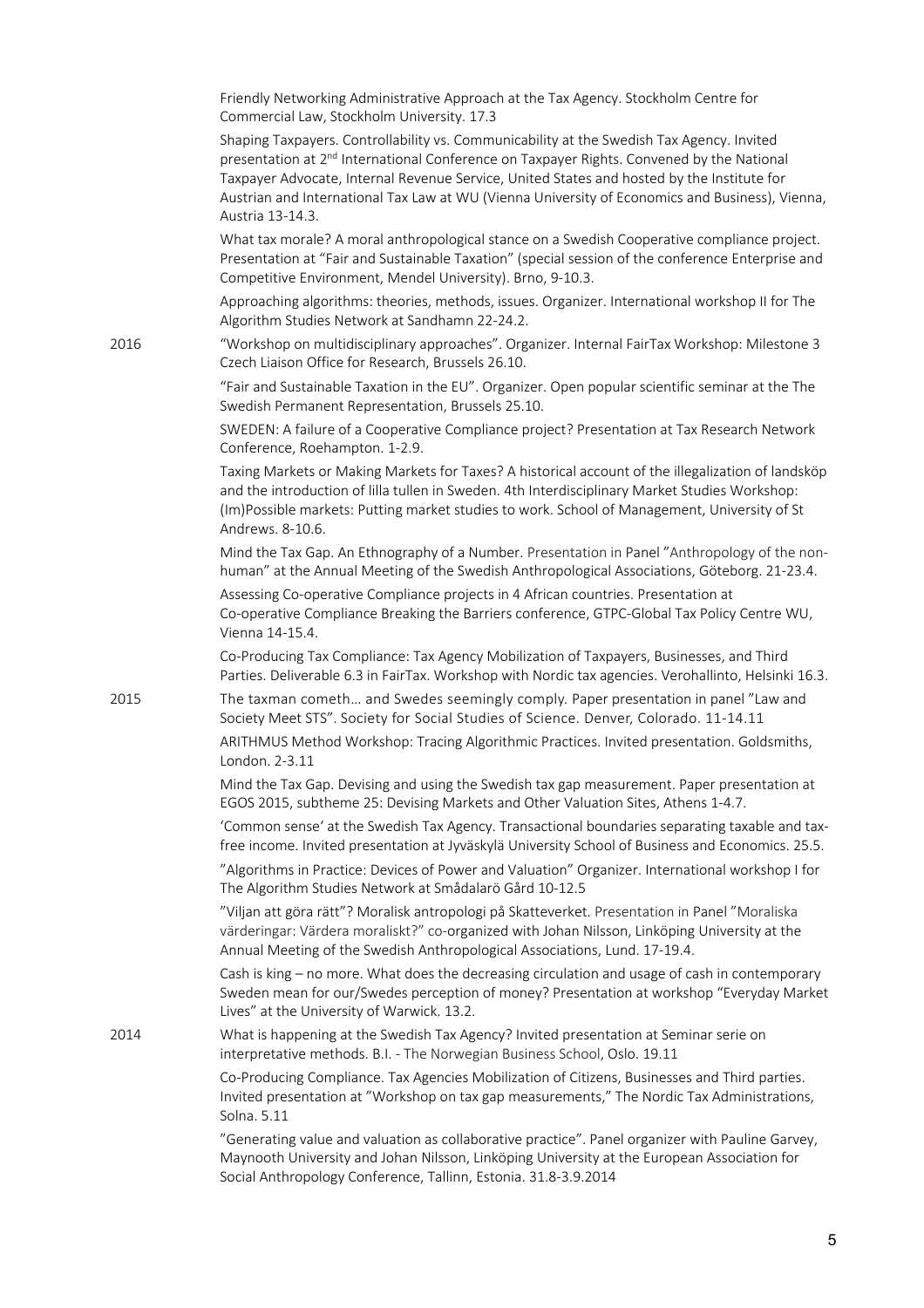|      | Legitimate praxis at the Swedish Tax Agency. Paper presented at Law & Society Associations<br>Annual Meeting, Minneapolis. 29.5-1.6                                                                                                                                                                                                                                   |
|------|-----------------------------------------------------------------------------------------------------------------------------------------------------------------------------------------------------------------------------------------------------------------------------------------------------------------------------------------------------------------------|
|      | Workshop "The Fiscal State and Social Citizenship: Theorizing tax avoidance from socio-cultural<br>perspectives II". Organizer with professor Åsa Gunnarsson, Umeå University. Vadstena (funded by<br>Riksbankens jubileumsfond) 13-14.3                                                                                                                              |
|      | A Reasonable Tax Collector. Presentation at Workshop "The Fiscal State and Social Citizenship:<br>Theorizing tax avoidance from socio-cultural perspectives II". 14.3                                                                                                                                                                                                 |
|      | The Shaping of a Tax Payer. Practices, Values and the Economization of Society at the Swedish Tax<br>Agency. Invited presentation at Social Anthropology Seminars. UCL, London 5.3                                                                                                                                                                                    |
|      | The Shaping of a Tax Payer. Presentation at "Valuation as Practice". International Research<br>Symposium and Doctoral Masterclass. ISSTI, University of Edinburgh 13.2                                                                                                                                                                                                |
| 2013 | Value, Practice and the Tax Dynamic: The Economization of Society at the Swedish Tax Agency.<br>Paper presented at 4S - Society for Social Study of Science Annual Conference, San Diego 9-12.10                                                                                                                                                                      |
|      | Fiscality as a social relation.Collecting and cheating with tax in contemporary Sweden. Invited<br>presentation at Workshop on "Modern Gift Exchange", University of Heidelberg, Germany. 13-<br>14.7                                                                                                                                                                 |
|      | X %. The Birth of a Number at the Swedish Tax Agency's Random Audit Control. Paper presented at<br>the First Nordic STS Conference, Trondheim 24-26.4                                                                                                                                                                                                                 |
|      | Legitimate praxis at the Swedish Tax Agency. Paper presented at co-organized workshop "The<br>Fiscal State and Social Citizenship - Theorizing taxation from socio-cultural perspectives" with<br>professor Åsa Gunnarsson. Forum for legal studies Umeå universitet (funded by Riksbankens<br>jubileumsfond) 14-15.3                                                 |
| 2012 | X %. The Birth of a Number at the Swedish Tax Agency's Random Audit Control. Paper presented at<br>Department of Anthropology, UC Irvine 20.11                                                                                                                                                                                                                        |
|      | The Quest for Legitimacy: Swedish Fiscal Citizenship in the Making. Paper presented at the Annual<br>Meeting of the American Anthropological Association, San Fransisco. 14-18.11                                                                                                                                                                                     |
|      | Causes, reasons and justification when buying work informally in Sweden or did they do what they<br>say they did. Paper presented at the European Association for Social Anthropology Conference,<br>Nanterre, France 10-13.7.                                                                                                                                        |
|      | Cash is king - no more. What does the decreasing circulation and usage of cash in contemporary<br>Sweden mean for our perception of money? Paper presented at panel "Skyld, synd og skatt:<br>penger som sosialitetens mediatorer" (co-chair with Emil Röyrvik) at the Annual Meeting of the<br>Swedish and Norwegian Anthropological Associations, Stockholm. 4-6.5. |
|      | Den svenska beskattningsdynamiken. Deltagande observation och delgivande av kunskap. Paper<br>presented at panel "Politics by what means? Scandinavian approaches to STS and the political"<br>Svenska STS-dagarna, Stockholm 2-4.5                                                                                                                                   |
|      | Den svenska beskattningsdynamiken. Värderingar och praktiker på Skatteverket och samhällets<br>ekonomisering. Project presented at seminar "Skatteforskning och skattepolitik". Riksdagshuset,<br>Stockholm arranged by Riksdagens skatteutskott, Riksbankens Jubileumsfond and<br>Skatteakademien. 21.3                                                              |
|      | Reading Boltanski. Seminar (with Caroline Dahlberg) at Faculty Club, Department of Informatics<br>and Media, Uppsala University.13.1                                                                                                                                                                                                                                  |
| 2011 | Looking for the Common Sense at the Swedish Tax Agency. Paper presented at panel "A Fiscal<br>Anthropology? Ethnographic Approaches to Taxation Issues" (co-chair with Jose-Maria Munoz) at<br>the Annual Meeting of the American Anthropological Association, Montreal. 15-20.11                                                                                     |
|      | Den svenska skattedynamiken. Ett social (fiskal?) – antropologiskt perspektiv på Skatteverkets<br>praktiker och värderingar. Public seminar at Institutet för framtidsstudier, Stockholm. 26.10                                                                                                                                                                       |
|      | The Swedish Tax Dynamics. Values and Practices at the Swedish Tax Agency and the<br>Economization of Society. Project presented at research meeting between InSIS (Institute for<br>Science, Innovation and Society) - ValueS (Science, Technology & Valuation Practices), Oxford.<br>21.10.                                                                          |
|      | 'Common sense' at the Swedish Tax Agency. Identifying the border between the taxed and tax-<br>free exchange of services. Paper presented at Tax Research Network Conference, Coventry. 8-9.9                                                                                                                                                                         |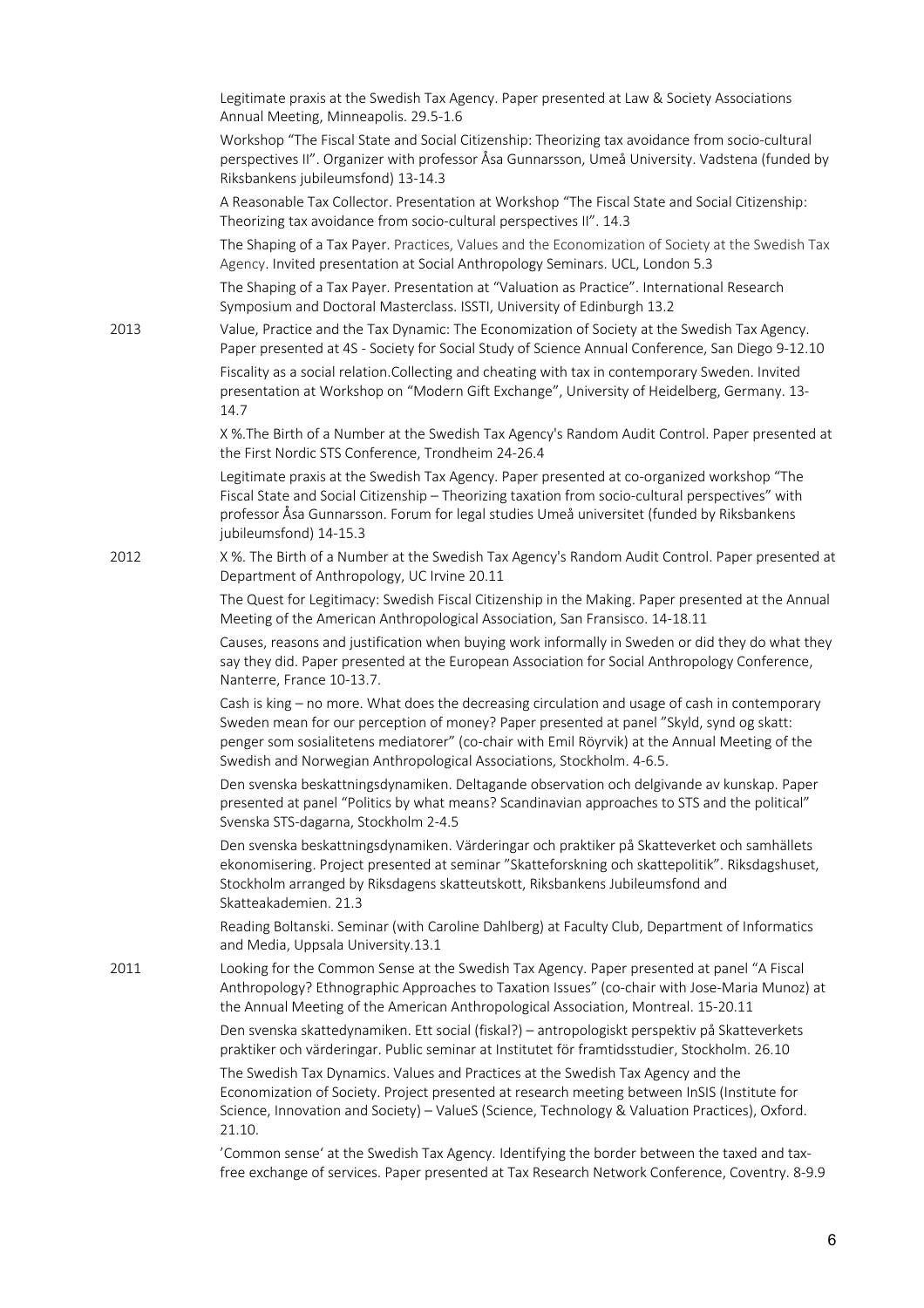|      | Common sense' at the Swedish Tax Agency. Identifying the border between the taxed and tax-free<br>exchange of services. Paper presented at Law & Society Associations Annual Meeting, San<br>Fransisco. 3-6.6                                              |
|------|------------------------------------------------------------------------------------------------------------------------------------------------------------------------------------------------------------------------------------------------------------|
|      | Fiskal antropologi. Ett ämne i tiden? Paper presented at SANT, Svenska antropolog förbundets<br>årsmöte, Göteborg, 13-15.5                                                                                                                                 |
|      | Invited talk. Tema T, introduktion till seminariet Två viktiga synsätt kring värden och<br>rättfärdiganden. Values seminar. Linköpings University 27.4                                                                                                     |
| 2010 | Att ge, få och ge igen. Köp av svart arbete som uttryck för medborgarens relation till staten.<br>Paper presented at Workshop om organiserad och ekonomisk brottslighet, Umeå University 1.12.                                                             |
|      | Illegal yet Licit: Justifying Informal Purchases of Work in Contemporary Sweden. Paper presented<br>aat the Annual Meeting of the American Anthropological Association, New Orleans, USA 17-21.11.                                                         |
|      | The Common Sense when Taxing Services. Values and Value Conflicts at the Swedish Tax Agency.<br>Invited talk at Queens College, CUNY 15.11.                                                                                                                |
|      | Svarta köp och vita samveten. Att rättfärdiga köp av svart arbete. Presentation at Forskardagarna,<br>Stockholm University 6.10.                                                                                                                           |
|      | Illegal yet Licit : Justifying Informal Purchases of Work in Contemporary Sweden. Paper presented<br>at the European Association for Social Anthropology Conference, Maynooth, Irland 24-27.8.                                                             |
|      | Participation in panel Vem kan man lita på? Byggbranschen i samverkan presenterar<br>attitydkampanjen 'Ren Byggbransch', Almedalen 5.7.                                                                                                                    |
|      | Helping hands in modern markets. Constructing the 'good deal' when purchasing informal work in<br>Sweden. Paper presented at EIASM (European Institute for Advanced Studies in Management) 1ST<br>INTERDISCIPLINARY MARKET STUDIES WORKSHOP Sigtuna 3-4.6. |
|      | Illegal yet Licit : Justifying Informal Purchases of Work in Contemporary Sweden. Paper presented<br>at Norsk Antropolog Forening Annual Meeting, Trondheim, 7-9.5                                                                                         |
| 2009 | Helping hands in modern markets. Reciprocal relations when purchasing informal work. Paper<br>presented at American Anthropological Associations Annual Meeting, Philadelphia 2-6.12.                                                                      |
|      | Helping hands in modern markets. Reciprocal relations when purchasing informal work. Paper<br>presented at Society for the Advancement of Socio-Economics, Paris 16-18.7.                                                                                  |
|      | 'Svart arbete' and the Informal Economy. Paper presented at NAF (Norsk Antropolog Forening) /<br>SANT (Svenska antropolog förbundets) årsmöte, Meeting, Bergen 8-10.5                                                                                      |
|      | Black Work. Justifying illegal purchases of services in contemporary Sweden. Invited talk at CARR,<br>London School of Economics 17.3.                                                                                                                     |
| 2008 | Historical and contemporary meaning of svart as in svart arbete or 'do you do it svart is not<br>something I would ask'. Paper presented at SANT (Sveriges Antropologförbunds årsmöte), Falun<br>$24 - 26.4$ .                                             |
| 2007 | Why should I send more money to Stockholm? On reciprocal relations between state and citizens.<br>SANT (Sveriges Antropologförbunds årsmöte), Uppsala 23-25.3.                                                                                             |
| 2005 | Våga köpa svart. SANT (Sveriges Antropologförbunds årsmöte), Linköping 15-16.4.                                                                                                                                                                            |
| 2004 | Flux at Work. Buying Services from the Black Market in Sweden. European Association for Social<br>Anthropology Conference, Wien. 8-12.9.                                                                                                                   |
|      | Tankar om tänkt fältarbete. Varför köper svenskar svart arbete och gjorde människor vad de säger<br>att de gjorde? SANT (Sveriges Antropologförbunds årsmöte), Lund. 12-14.3.                                                                              |
| 2002 | Justifying Community Membership. A study about petty corruption in Stockholm. ASSR Jubilee<br>Conference, Amsterdam. 12-13.12.                                                                                                                             |
|      |                                                                                                                                                                                                                                                            |

AFFILIATIONS, FELLOWSHIPS & OTHER ASSIGNMENTs

| 2016-2018 | Co-convenor (with Helena Wulff, Stockholm University), EASA - European Association for Social<br>Anthropology Conference, Stockholm 14-18.8.2018.                                                                                                  |
|-----------|----------------------------------------------------------------------------------------------------------------------------------------------------------------------------------------------------------------------------------------------------|
| 2018      | Evaluator European Research Council.                                                                                                                                                                                                               |
| 2016-2017 | Deltagare i Tankesmedjan Digital Utmanings femte rådslag. Delningsekonomin - vad är det?                                                                                                                                                           |
| 2016      | Organizer. Taking Interdisciplinarity Seriously in Fairtax/Giving Interdisciplinarity a Chance.<br>Milestone 3 workshop on multidisciplinary approaches. Czech Liaison Office for Research,<br>Development and Innovation (CZELO), Brussels. 26.10 |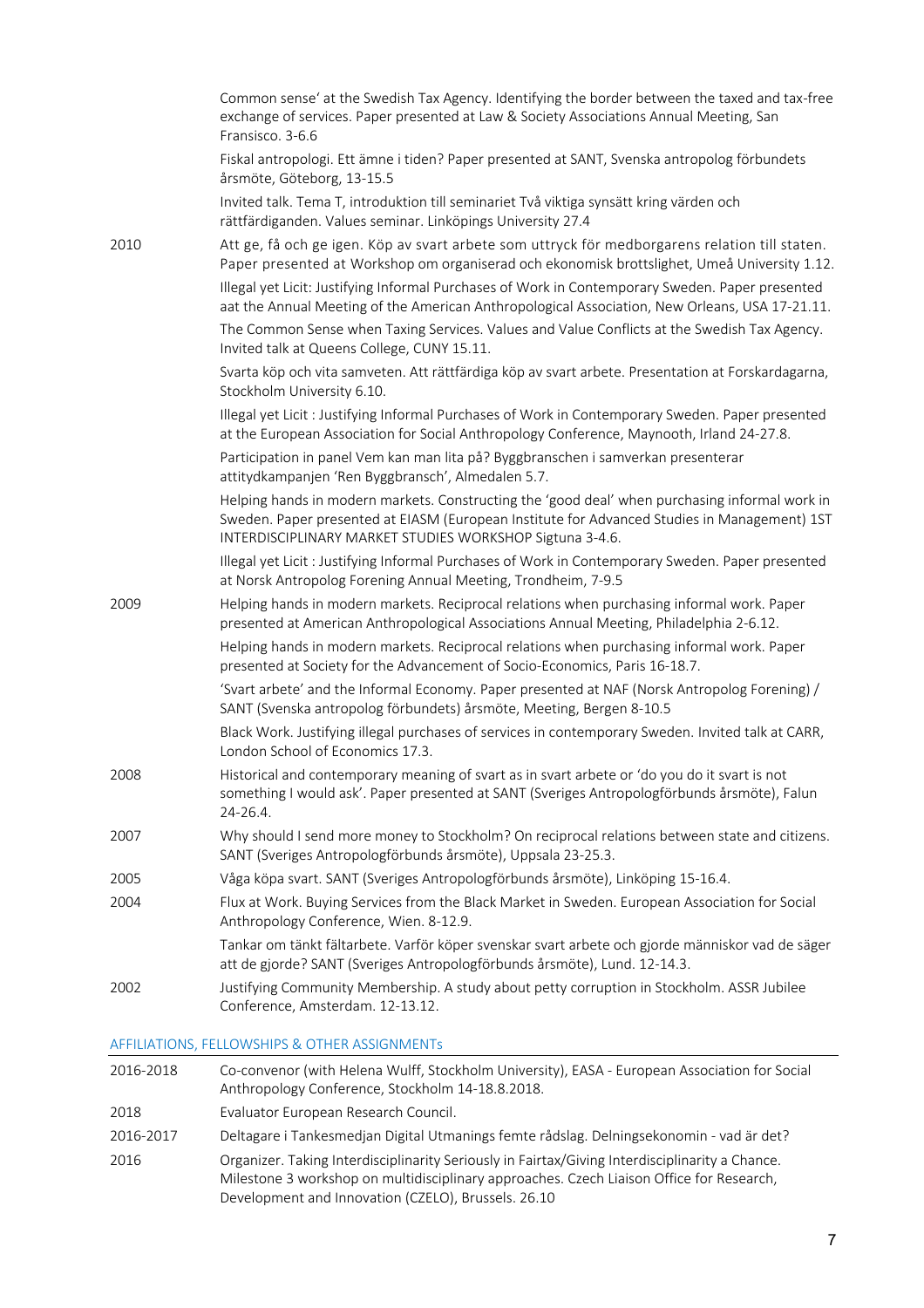|            | Coordinator and organizer, Fair and Sustainable Taxation in the EU. Open Research Seminar at the<br>permanent Swedish Representation, Brussels. 25.10                                                                                                                              |
|------------|------------------------------------------------------------------------------------------------------------------------------------------------------------------------------------------------------------------------------------------------------------------------------------|
| 2016-      | Member of Organizing Committee, Interdisciplinary Market Studies Workshop                                                                                                                                                                                                          |
| 2015-      | International Research Fellow, TARC-Tax Administration Research Centre, Exeter University                                                                                                                                                                                          |
| 2015, 2016 | Evaluator, Swiss National Science Foundation                                                                                                                                                                                                                                       |
| 2014-      | Member of the Editorial Board, Journal of Cultural Economy                                                                                                                                                                                                                         |
| 2014-2019  | Member of FairTax Executive Board                                                                                                                                                                                                                                                  |
|            | Coordinator WP6: Co-Producing Compliance. Tax Agencies Mobilization of Citizens, Businesses and<br>Third parties. In Horizon2020 project 'FairTax: Revisioning the 'Fiscal EU': Fair, Sustainable, and<br>Coordinated Tax and Social Policies'. PI Åsa Gunnarsson, Umeå University |
| 2012       | Visiting Research Scholar, IMTFI-Institute for Money, Technology and Financial Inclusion, UC<br>Irvine, November-December                                                                                                                                                          |
| $2011 -$   | Head of editorial office, Valuation Studies                                                                                                                                                                                                                                        |
| 2010       | Visiting Research Scholar, Graduate Center, Department of Anthropology, CUNY-City University of<br>New York, November                                                                                                                                                              |
| 2010, fall | Seminar administrator. With Daniel Castillo                                                                                                                                                                                                                                        |
| 2009       | Visiting Research Scholar, CARR-Centre for Analysis of Risk and Regulation, London School of<br>Economics, April                                                                                                                                                                   |
| 2009-2011  | Treasurer, Sveriges Antropologförbund                                                                                                                                                                                                                                              |
| 2008-2009  | Substitute, Sveriges Antropologförbund                                                                                                                                                                                                                                             |
| 2003       | Participant, Socrates Intensive Programme/Working Conference: Agency, Discourses of Power and<br>Collective Representations. Institute for Social and Cultural Anthropology, Vienna University, July.                                                                              |

SUPERVISION and DISCUSSANT / OPPONENT

| 2019      | Member of Grading Committee, Matthias Abelin PhD defense, Lunds University, 10.5                                                                      |
|-----------|-------------------------------------------------------------------------------------------------------------------------------------------------------|
| 2012-2018 | Assistant supervisor, PhD Johan Nilsson. Dissertation title: Constructing Consumer Knowledge in<br>Market Research: An Ethnography of Epistemics. 9.3 |
| 2017      | Member of Grading Committee, Katharina Reindl PhD defense, Tema T, Linköping. 22.9                                                                    |
| 2016      | 1st Opponent Ejaz Mohammed PhD defense, BI, Oslo. 23.5                                                                                                |
| 2015-2106 | Hosting PhD candidate Joaquim Campuzano Puntí, Universitat Autònoma de Barcelona                                                                      |
| 2015-     | Supervisor, PhD candidate Nimmo Osman Elmi                                                                                                            |
| 2012-2015 | Assistant supervisor, PhD Maria Eidenskog. Dissertation title: Caring for Corporate Sustainability.<br>13.5.                                          |

# TEACHING

| 2017, fall  | Delkurs 8: Vetenskapsteori och metod. Teachers programme, Gymnasielärare. Section leader,<br>lecturer, grading. 7.5 credits                                                                                                                          |  |
|-------------|------------------------------------------------------------------------------------------------------------------------------------------------------------------------------------------------------------------------------------------------------|--|
|             | Master Class at TARC (Tax Administration Research Centre, Exeter University). Why do people pay<br>tax? Applying qualitative methods in tax research. Developed and performed in collaboration with<br>Ulf Johannesson, Skatteverket. London, 1-2.11 |  |
|             | Delkurs 8: Vetenskapsteori och metod. Teachers programme, UK8 7-9. Section leader, lecturer,<br>grading. 7.5 credits                                                                                                                                 |  |
| 2016, fall  | Delkurs 8: Vetenskapsteori och metod. Teachers programme, Gymnasielärare. Section leader,<br>lecturer, grading. 7.5 credits                                                                                                                          |  |
|             | Delkurs 8: Vetenskapsteori och metod. Teachers programme, UK8 7-9. Section leader, lecturer,<br>grading. 7.5 credits                                                                                                                                 |  |
| 2016        | Social Studies of Algorithms. International summerschool for 25 PhD candidates held in Stockholm.<br>Idea, planning, organization and grading with Francis Lee. 7.5 credits. 4-8.7.                                                                  |  |
| 2015 - 2016 | Writing Curriculum. PhD candidate curriculum developed and performed in collaboration with<br>Sonja Jerak-Zuiderent, Tema T. Developed course, lecturer.                                                                                             |  |
| 2015, fall  | Kvalitativ forskning. Lectures and labs on Teachers programme, UK8 Gy.                                                                                                                                                                               |  |
| fall        | Kvalitativ forskning. Lectures and labs on Teachers programme, UK8 7-9.                                                                                                                                                                              |  |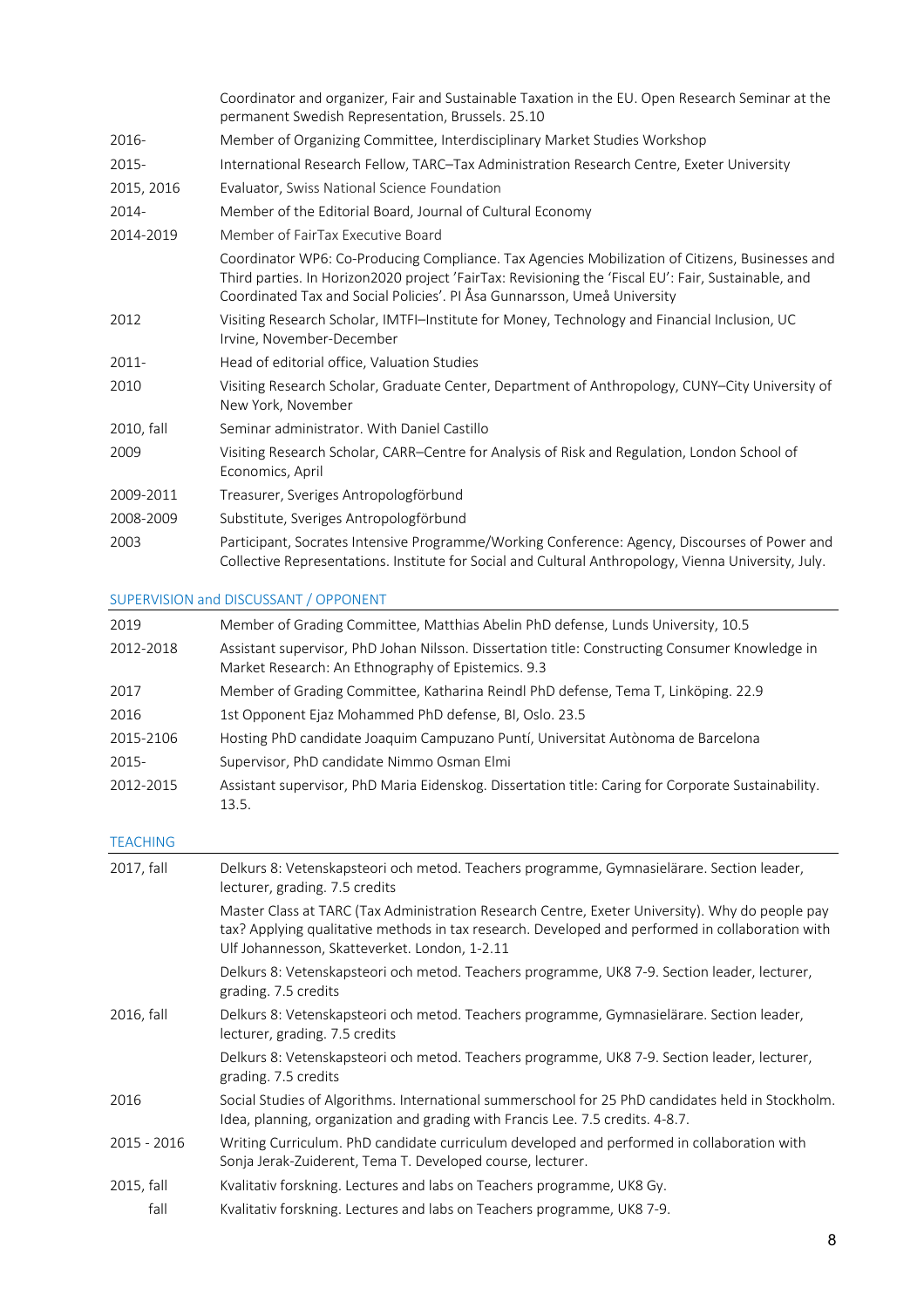| spring       | Ways to write your dissertation, PhD candidate course, Tema T. Developed course, lecturer,<br>grading. 10 credits                                                                                                                                                                      |  |
|--------------|----------------------------------------------------------------------------------------------------------------------------------------------------------------------------------------------------------------------------------------------------------------------------------------|--|
| 2013, fall   | Qualitative interviewing. PhD candidate course developed and performed in collaboration with<br>Corinna Kruse, Tema T. Developed course, lecturer, grading. 7.5 credits                                                                                                                |  |
| spring       | Samhällsvetenskaplig verktygslåda. Kvalitativa forskningsansatser i Skatteverkets analysarbete.<br>(Uppdragsutbildning) course for the Swedish Tax Agency's department of research. Developed and<br>performed in collaboration with Karin Thoresson, VTI. January, May and September. |  |
|              | Anthropology of the Global Economy, Department of Social Anthropology, Stockholm University.<br>Master level. Lecturer, section leader, grading. 7.5 credits                                                                                                                           |  |
| 2012, spring | Anthropology of the Global Economy, Department of Social Anthropology, Stockholm University.<br>Master level. Lecturer, section leader, grading. 7.5 credits                                                                                                                           |  |
| 2011, fall   | Introduction to NVivo. Qualitative Method Workshop 3 for PhD students, Department of Business<br>Studies, Uppsala University 22.9                                                                                                                                                      |  |
| 2011, summer | Sweden and the Financial Crisis, School of Business, Stockholm University. Summer course.<br>Developed course, lecturer, grading. 7.5 credits                                                                                                                                          |  |
| 2011, spring | Anthropology of the Global Economy, Department of Social Anthropology, Stockholm University.<br>Master level. Lecturer, section leader, grading. 7.5 credits                                                                                                                           |  |
| 2011, spring | Gåvan, Invited lecture, KTH Tensta. 10.2                                                                                                                                                                                                                                               |  |
| 2010, spring | Material Culture and the Meaning of Things. Department of Social Anthropology, Stockholm<br>University for Pauline Garvey, Maynooth University. CREOLE/Master level. Lecturer. 7.5 credits                                                                                             |  |
| 2007, spring | Arbetslivets antropologi, Department of Social Anthropology, Stockholm University for Renita<br>Thedvall. Advanced level. Lecturer, grading. 7.5 credits                                                                                                                               |  |

### REVIEWER

Critical Perspectives on Accounting Journal of Business Administration Journal of Business Ethics Journal of Cultural Economy The Journal of Legal Pluralism and Unofficial Law Journal of Tax Administration Research Law & Society Review PoLAR: Political and Legal Anthropology Review

### MEMBERSHIP in ASSOCIATIONS

4S - Society for Social Studies of Science AAA - American Anthropological Association EASA - European Association for Social Anthropology L&SA - Law & Society Association SANT - Sveriges Antropologförbund Skatteakademin - The Swedish Tax Academy TRN - Tax Research Network

### PROFESSIONAL WORKING EXPERIENCE

| 1998 - 1999 | INFINITY DATA SYSTEMS, Copenhagen. Project Leader                                                                                        |
|-------------|------------------------------------------------------------------------------------------------------------------------------------------|
|             | Responsible for the installation of a derivatives trading system for 100 users.                                                          |
| 1990 - 1998 | SUNGARD CAPITAL MARKETS, Copenhagen. Head of Support for the Nordic region and Project<br>Leader.                                        |
|             | Established support- and sales office for Scandinavia with 12 employees. Managing installation,<br>implementation, training and service. |
| 1989        | DREXEL BURNHAM LAMBERT, Fort Lee, USA. Consultant.                                                                                       |